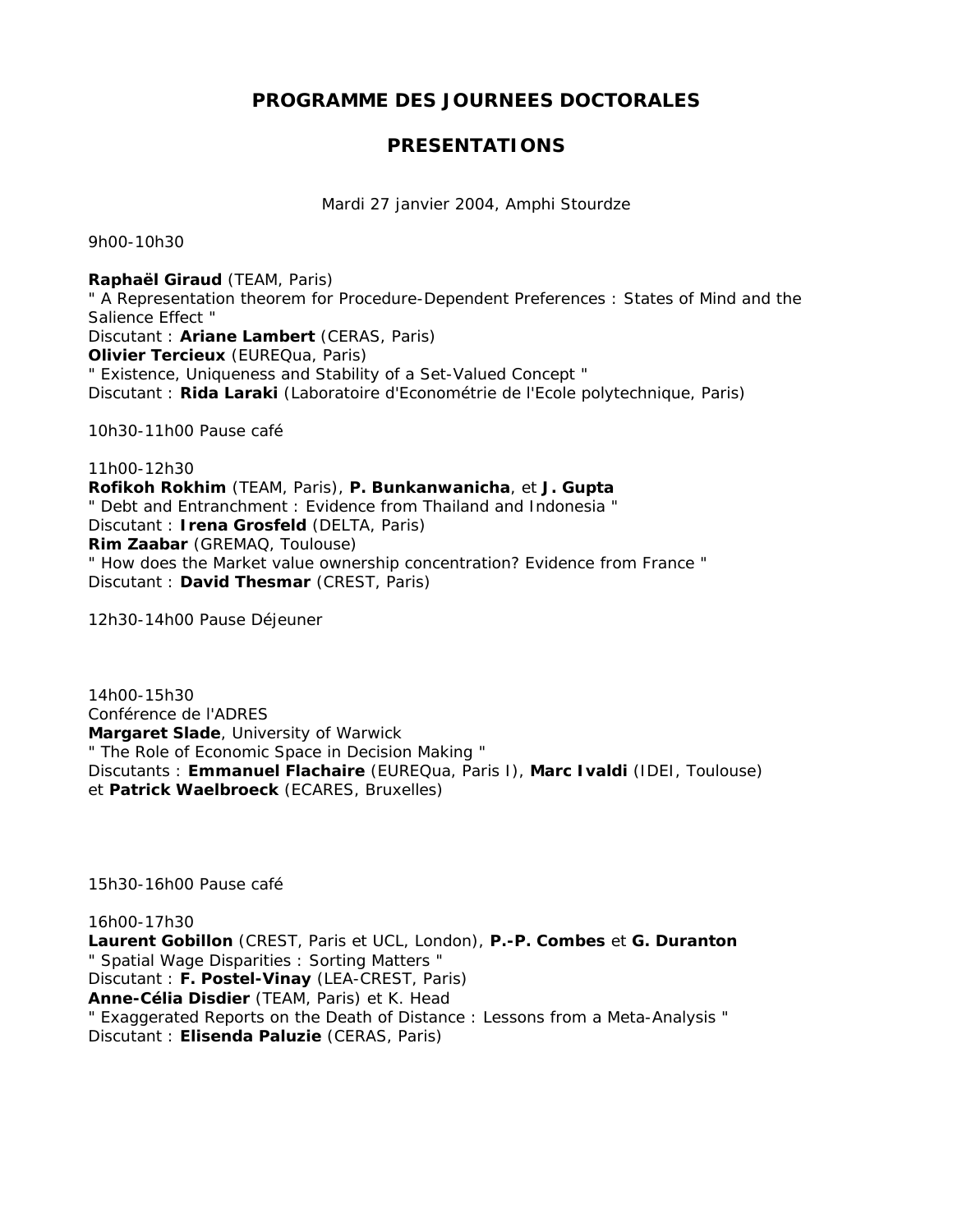Mercredi 28 janvier 2004, Amphi B

9h00-10h30 **Pascale Petit** (EUREQua, Paris) et **E. Duguet** " La discrimination à l'embauche dans le secteur financier français : une étude économétrique sur données d'audit par couples " Discutant : **A. Solaz** (INED, Paris) **Christelle Dumas** (CREST, Paris) " Why do Parents make their children work? " Discutant : **M. Gurgand** (CEE-CREST, Paris)

10h30-11h00 Salle JA08 Présentation posters, Pause café

11h00-12h30 **Hippolyte d'Albis** (EUREQua, Paris) et **E. Augeraud-Veron** " Equilibrium Growth Dynamics in a Life-Cycle Model " Discutant : **J. Glachant** (EPEE Université d'Evry) **Thi Kim Cuong Pham** (BETA, Strasbourg) " Utilité Relative, Politique Publique et Croissance Economique " Discutant : **P. Askenazy** (CEPREMAP, Paris)

12h30-14h00 Salle JA08 Présentation posters, Pause Déjeuner

14h00-15h30

**Jorge Ferrando** (CREST, Paris) et **Hélène Bourguignon** " Skimming the others'cream : competitive effects of an asymmetric universal service obligation " Discutant : **C. Henry** (Laboratoire d'Economie de l'Ecole Polytechnique, Paris) **Romina Boarini** (Laboratoire d'Economie de l'Ecole Polytechnique, Paris) et **C. Le Clainche** " Social Preferences and Public Intervention : an Empirical Investigation " Discutant : **C. Sénik** (DELTA, Paris)

15h30-16h00 Salle JA08 Présentation posters, Pause café

16h-17h30 **Eugenio Peluso** (THEMA, Cergy) et **A. Trannoy** " Inequality and Welfare Comparisons among Individual based on Households' Incomes " Discutant : **P. Moyes** (GRAPE, Bordeaux) **Caroline De Paoli** (GREMAQ, Toulouse) et **G. Casamatta** " Ex Post Inefficiency in a Political Agency Model " Discutant : **E. Lehman** (Université Paris II, Paris)

**POSTERS** 

**Olivier Bertrand** (TEAM, Paris) et **H. Zitouna**

"Trade liberalization and industrial restructuring : the role of cross-bordermergers and acquisitions "

**Gregory Corcos** (DELTA, Paris) et **F. Albornoz**

" Intégration économique et choix de (re) localisation de la firme multinationale "